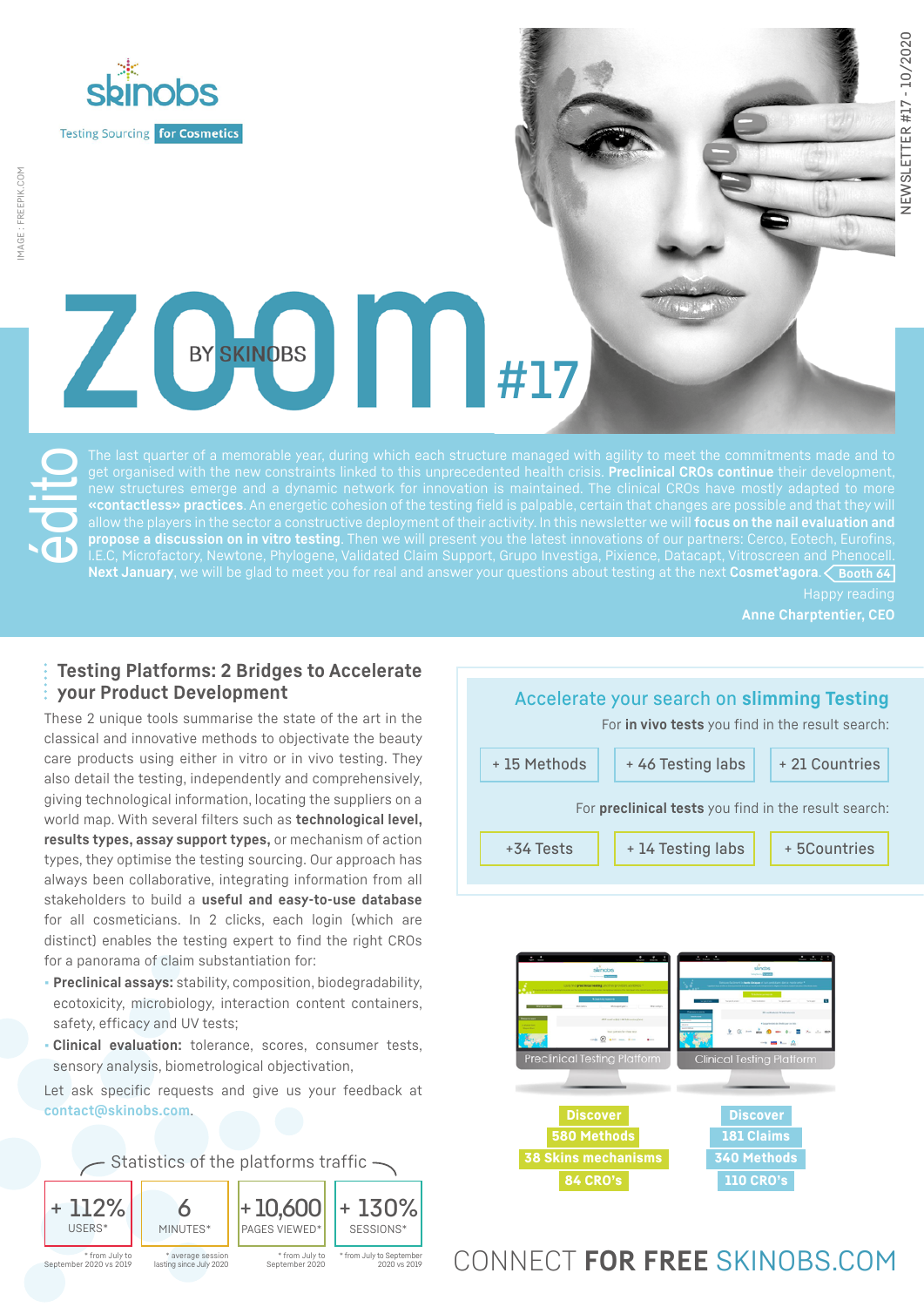## CLINICAL EVALUATION TO THE END OF THE FINGERNAILS

Nails of a composition similar to that of hair does not grow and do not fall out! They grow steadily from 2 to 3 mm per month for those of the hands, with a slowing of their growth speed at the end of life. The rounded, or rather square-shaped nail is a keratinized terminal skin appendage; it is a **hard and insensitive** part of the finger that performs several functions. Slightly bulging and translucent, **it protects the vulnerable** end of the **fingers from shock and cold** and allows precisely gripping of small objects. The nail tool **grips, pinches, scrapes,** but, above all, it ensures **a tactile sensitivity** and communicate one's social status as a cosmetic organ. Healthy nails have a smooth, pink, and translucent ungual surface, both hard and supple.

#### **Composition: From Ungual Bed to Lunula**

Nails are made up of a protein called keratin, which is continuously produced by certain specialised skin cells. These cells produce and store keratin, then they die and harden.

- **• Ungual bed:** epidermis under the nail,
- **• The nail matrix:** visible part, appears under the visible epidermis at the nail base, whose deep layer is highly vascularized.
- **• Ungual or paronychium bulge:** a fold of skin that surrounds the nail on each side,
- **• Cuticle or eponychium:** at the base of the nail, it protects its end against germs.
- **• The lunula:** white part in the shape of a half-moon.

## A WORD **OF EXPERT**



**JEAN-CLAUDE LE JOLIFF President of the Cosmetotheque [www.cosmetotheque.com](http://www.cosmetotheque.com)**

A contributor to Chanel's famous **black-red nail polish** during a major experiment of serendipity, Jean-Claude knew the varnishes, a complex make-up product, right down to the tip of his fingernails.

Their tolerance is studied, the irritating power analysed and often little found, as for allergies it is most often a contact allergy that was due to formaldehyde traces in the formulas. Beyond colour, **the sovereign property of the varnish is its hold**, which is long and resistant to all the daily, repeated, and varied tasks of the hands.

The varnish-holding tests were inspired at the beginning by the metrological measurements carried out by **car paints with drying and scratch tests,** but very quickly the tests evolved into the in-situ ones, allowing to account for real life whether it is semi-permanent or long-lasting varnish. Testing protocol has been put in place to objectivate their **flexibility, hardness, resistance to wear, flaking, the shine remanence, and the ease of their make-up removal.** More specific things are doable around the nail such as measuring microcirculation by periunguale capiralloscopy.

The evolution of nail polishes that we would like **greener** in their mode of production, has allowed the arrival of **hybrid varnishes, the watery varnish** remaining the quest for the holy grail, to always move towards more ecology; but it hasn't been done yet!

#### **A 3 layers structure**

The nail's unique properties, particularly its thickness and relatively compact construction, make it a formidable barrier to the entry of topically applied agents. In total, the human nail plate thickness is approximately 0.5 mm for fingernails and up to 1.3 mm for toenails:

- **• The dorsal layer** is a dense, hard outer layer of cornified keratin only a few cells thick (approximately 200 μm).
- **•** The **intermediate layer** of softer keratin constitutes roughly 75% of the plate's thickness.
- **•** Below that is the **ventral layer** of soft keratin a few cells thick that connects to the nail bed below.

What claims can be measured from the effect of nail products? Whether it is varnished, base, cream, handling treatment is mostly related to improving:

**• their appearance:** smoother, more regular nails, nails hydrated, less dull.

**• their biomechanical properties:** fortifies, nourishes, hardens and strengthens their resistance, improves brittle, soft, fragile, split or damaged nails.

- **•** their growth,
- their appearance: long hold, shiny effect, resistance to wear.

Overall, nail products gather a myriad of claims. **Skinobs' Clinical Testing platform database** includes more than **36 biometrological assessment methods**, including clinical scorching assessments, consumer and selfassessments, or sensory analysis tests.

#### **NAIL SURFACE Anti-striae AEVA-HE, Dermatop-HE (Eotech), DigiCam (Newtone Technologies), Visiocan VC 98 (C+K),** Antera 3D (Miravex), C-Cube (Pixience) **Shine DigiCam (Newtone Technologies), Skin GlossyMeter (C+K)**, SkinGlossMeter (Delfin), **Long lasting, durability Mexameter® MX 18, Colorimeter (C+K)**, SkinColorCatch (Delfin), TiVi 70 Skin Colour (Wheelsbridge), **C-Cube (Pixience)**, Chromameter (Minolta), **SpectraCam (Newtone) Nail Strainstress meter (C+K),**

#### **Shine, quality, transparency**

**Digicam (Newtone), Epsilon (Biox), Dermatop-HE (Eotech), Visiocan (C+K), C-Cube (Pixience),** Antera 3D, TiVi80, and all other dermascopes...

#### **All claims**

**Visual and tactile objectivation, Sensory analysis,** Emotions evaluation by I.A., **Consumer testing**

#### **NAIL STRUCTURE AND COMPOSITION**

**Moisturizing, anti-dryness**

**MoistureMap, Corneofix, Tewameter Nano (C+K), Epsilon (Biox)**, Moisturemeter SC (Delfin), Opto-Thermal Transient Emission Randiometry [OTTER],

**Shifftness, strenghtening, resistance, flexibility**

#### **Barrier function**

**Tewameter® TM 300 and Nano (C+K), Aquaflux (Biox),**  Evaporimeter, Vapometer, Dermalab, Nail pH...

#### **Thickness**

**Dubskin-scanners and Dermatop-HE (Eotech), Ultrascan (C+K), LC-OCT,** Antera 3D, Sonde Raman, Vivascope, Vivosight, TiVi80, Dermascan...

**Quality and Composition**

LC-OCT (Damae), Sonde Raman, Raman spectroscopy gen2-SCA, Epiffluorescence Microscop, Genomic, **metabolomic and proteomic analysis (Phylogene)**

### **All in one solution by Newtone for hand back skin and nails analysis**



© Newtone

Image acquisition and analysis of nails and hand back skin is often a challenge for laboratories. To address this challenge, Newtone has developed **DigiCam, a high-resolution image capture device** dedicated to hand skin and nails.

Images of hands and nails can be achieve using several supports (single hand, both hands, single finger). Image acquisition software enables **perfect repositioning over time**. Images are provided in both **cross polarized and parallel polarization**, enabling analysis of nails and hand back skin color component, homogeneity and gloss. Metric measurements can be provided as well for nails growth measurement. **The devices can be rented all over the world**. Renting comes will full Newtone package including technical training, support all along the

study and quality control and image analysis, using specific analysis algorithms developed by Newtone. Hand skin and nails care products as well as nails make up products performance are now easy to address and assess. Claims are easily substantiated. **[www.newtone.fr](http://www.newtone.fr)**

#### **Corporate and testing sheet: <https://skinobs.com/instrumentation.php?id=124>**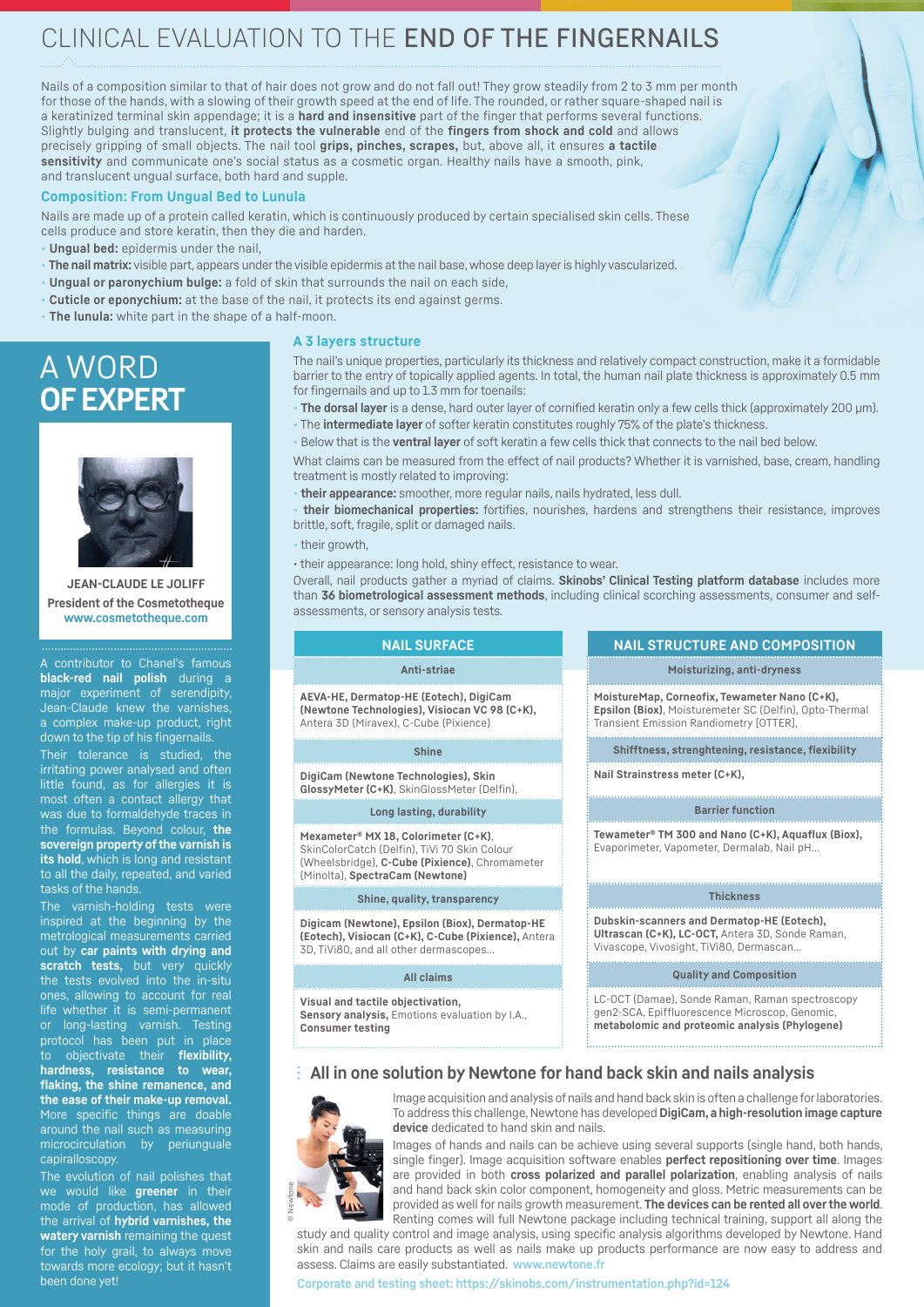## **STRATEGIES FOR IN VITRO TESTING**

As a constant question for all active ingredients or personal cares, talking about testing is a continuum in each step of the product development. The cosmeticians will have to precisely define the global context of its testing looking at the following points: the **nature of the products,** the **goal of the assay**, the **studied claims** and the linked mechanism of action, the **type of the results,** the **regulation constraints**.

**For preliminary testing** (toxicology and safety), in silico, in tubo, in vitro and ex vivo are the more commonly used and help progressively to have **robust alternatives to animal testing.**

#### **What really boosts the use of in-vitro tests for efficacy validation ?**

#### **1. A limitless choice of biomarkers**

The numerous choices of hundred biomarkers can provide an almost infinite variety of assays **on the cellular mechanism of the skin or the hair.**  For example, to study the regenerating effect, you can select among various biomarkers such as Collagen IV, VII, XVII, Elastin fibres and structure, Corneodesmosin, Cytokeratins, Fibronectin, Integrins, Kallikreins, Lipids peroxidised, Lumican, Perlecan, Psoriasin, Sirtuin… the list is not comprehensive, and almost every month there is a new publication highlighting the interest of new biomarkers.

#### **2. The Various Choice of Analysis Methods**

After choosing the biomarkers, the claim objectivation can be founded on several **quantitative and visual analysis methods** with the more common ones such as **gene expression, morphology and histology, proteic and metabolic analyse (Elisa, Western Blot…) and the multi-omics techniques.** A special comment for the multi-omics techniques which can provide untargeted studies offering a starting review of its performance potential.

#### **3. The infinite variety of assay supports**

For in vitro assays there are significant distinctions between tests **on human monolayer cells** (primary or lines) commonly used for hydrophilic substances and assays **on 3D reconstructed skin models, skin explants and 3D skin bioprint** that can be used for lipophilic products.

**Monolayer cell tests have become a routine** with a choice of a multitude of primary cells provided from various skin types and ages: keratinocytes, fibroblasts, melanocytes, sebocytes, adipocytes and the opportunity of monoculture or coculture supports... Then, the wide selection of **reconstructed skin models is fantastic** (baby skin, altered skin, ageing skin…) with epidermis model or fullthickness skin model. Most of the CRO's can buy the standard cells or skin models can offer their own in-house models or can also develop specific ones with various characteristics dedicated to special objectivations. To give the best predictive results, they offer **sophisticated supports** for the various claims and functions of the skin, hair, glands, cornea, or mucosae…: integrating capillaries, melanocytes, neurons, sebocytes...

#### **Are in vitro assays more than trends ?**

Beyond the assay duration that everybody would like longer, 3D skin models and ex vivo testing **present undeniable benefits** through: the **multiple varieties of robust** supports, the **standardised assay conditions**, the **combination of assays** with multiple action mechanisms, an **ethical alternative** to human experiments, the **quantitative and illustrative** results.

Finally, almost all the safety and claims substantiation **is now in vitro compatible** with reliable assay protocols and robust results interpretation. The UV protection is also a wide range of in vitro tests giving research perspectives on the classical anti-UVA and anti-UVB Index but also on the blue light, and infrared protection.

The cosmetic world needs testing alternatives especially in toxicology, **to replace animal testing** that are just not anymore ethically acceptable. For efficacy objectivation, these methods represent often quicker, cheaper and a reliable proof of concept as predictors of efficacy in humans. The preliminary discussions with each CRO's to design the protocol is crucial to select the best analyses adapted to the searched biomarkers.

These methods can be considered as a **fantastic value for the beauty care** and actives development and a great contribution to the constant innovation on their performance. They remain an **irreplaceable component**  of the working tools in the skin and hair field.

## **Review and new research areas by Vitroscreen**



On October 1st **VitroScreen** has been invited to contribute to the scientific program of SWISS **SCC** virtual event: *Between Societal* 

*and respect for the skin.* A lecture entitled « Le microbiome cutané: Review and new research areas" has been presented by Marisa Meloni, Founder and CEO.

She has focused on the **individual unicity of skin microbiome** and how the scientific community needs to move from a research based on **microbiome description** to a deeper investigation to understand the **complexity and unicity** of this very specialized microenvironment. Examples of the interest to adopt an **histo-morphological approach** to identify bacterial distribution on 3D reconstructed skin models have been presented. **[www.vitroscreen.com/WEBOLD](http://www.vitroscreen.com/WEBOLD)**

**Corporate and testing sheet: <https://skinobs.com/preclinical/labo.php?id=198>**

## **Your cosmetic claims on skin explants with Phylogene**



There are no doubts that cosmetics are revolutionizing youth perception by constantly innovating in formulation or adding new active

ingredients. At Phylogene we are part of this revolution. Our **mass spectrometry-based proteomics** has been **predictive for anti-aging**  cosmetics and successfully integrated in processes for claims substantiation in **skin regeneration on explants**. Testing cosmetic formulations on skin explants, assessing the activated pathways, as well as relative quantification of proteins production with your regeneration formulation is possible with mass spectrometry proteomics and associated bioinformatics. Your skin regeneration claim is possible with Phylogene. **[www.phylogene.com](http://www.phylogene.com)**

**Corporate and testing sheet: [https://skinobs.com/preclinical/labo.](https://skinobs.com/preclinical/labo.php?id=222&lang=en) [php?id=222&lang=en](https://skinobs.com/preclinical/labo.php?id=222&lang=en)**

### **in vivo/in vitro correlation on antiperspirant evaluations by Microfactory**



Microfactory has just completed the first part of its in vivo/in vitro correlation on antiperspirant efficiency evaluations.

The SOD4 technology characterised the efficacy of **5 antiperspirants in a single blind study**. In association with a Parisian CRO, these predictions were confirmed by gravimetry, the current method of in vivo testing.

Our technology measures the **pressure required to expel the clots formed** during the sweat/ antiperspirant contact in the microfluidic synthetic pores.

The results of the in vivo and in vitro tests are consistent, **SOD4 represents a predictive and economical alternative** to human antiperspirant efficacy evaluations. **[www.microfactory.eu](http://www.microfactory.eu)**

**Corporate and testing sheet:<https://skinobs.com/preclinical/labo.php?id=266&lang=en>**

## **Partners key figures**

**1 MICROFACTORY.**

**10**

by **EOTECH.**

### **11**

**VITROSCREEN.**

**25** support by **ALLERGISA GROUP.**

**75%** studies by **DATACAPT.**

## **100**

**EUROFINS.**

## **100%**

**PHENOCELL**, for personnalized

## **+ 110%**

Linkedin page by **CERCO.** 

## **10 200**

**350 000**<br>analysed skin image **NEWTONE**.

**Read the latest news on cosmetics testing. [www.skinobs.com/news](http://www.skinobs.com/news)**